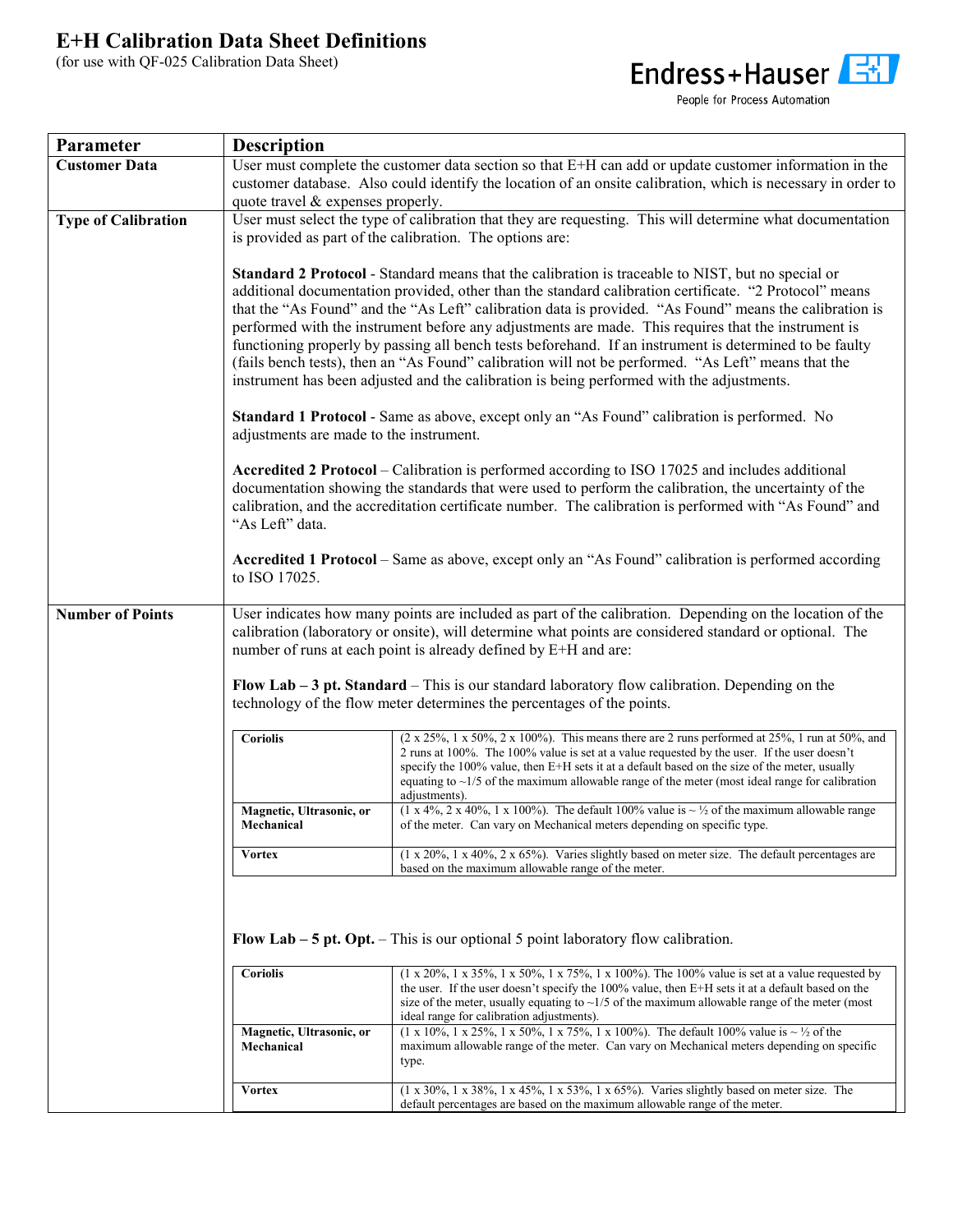## **E+H Calibration Data Sheet Definitions**

(for use with QF-025 Calibration Data Sheet)



People for Process Automation

**Flow Onsite – 2 pt. Standard** – This is our standard onsite flow calibration.

| <b>Coriolis</b>          | $(2 \times 25\%, 2 \times 100\%)$ . This means there are 2 runs performed at 25%, and 2 runs at 100%. The        |  |
|--------------------------|------------------------------------------------------------------------------------------------------------------|--|
|                          | 100% value is set at a value requested by the user, if achievable. If the user doesn't specify the               |  |
|                          | 100% value, then E+H sets it at a default based on the size of the meter, usually equating to $\sim$ 1/5         |  |
|                          | of the maximum allowable range of the meter (most ideal range for calibration adjustments).                      |  |
| Magnetic, Ultrasonic, or | $(2 \times 50\%$ , $2 \times 100\%$ ). The 100% value is set at a value requested by the user, if achievable. If |  |
| Mechanical               | the user doesn't specify the 100% value, then E+H sets it at a default based on the size of the                  |  |
|                          | meter. Can vary on Mechanical meters depending on specific type.                                                 |  |
|                          |                                                                                                                  |  |
| <b>Vortex</b>            | $(2 \times 50\%, 2 \times 100\%)$ . Varies slightly based on meter size. The 100% value is set at a value        |  |
|                          | requested by the user, if achievable. If the user doesn't specify the 100% value, then E+H sets it               |  |
|                          | at a default based on the size of the meter.                                                                     |  |

**Flow Onsite – 3 pt. Opt**. - This is our optional 3 pt. onsite flow calibration.

| <b>Coriolis</b>                        | $(2 \times 25\%, 1 \times 50\%, 2 \times 100\%)$ . This means there are 2 runs performed at 25%, 1 run at 50%, and<br>2 runs at 100%. The 100% value is set at a value requested by the user, if achievable. If the user<br>doesn't specify the 100% value, then E+H sets it at a default based on the size of the meter, |
|----------------------------------------|---------------------------------------------------------------------------------------------------------------------------------------------------------------------------------------------------------------------------------------------------------------------------------------------------------------------------|
|                                        | usually equating to $\sim$ 1/5 of the maximum allowable range of the meter (most ideal range for<br>calibration adjustments).                                                                                                                                                                                             |
| Magnetic, Ultrasonic, or<br>Mechanical | $(1 \times 10\%$ , $2 \times 50\%$ , $2 \times 100\%$ ). The 100% value is set at a value requested by the user, if<br>achievable. If the user doesn't specify the 100% value, then E+H sets it at a default based on the<br>size of the meter. Can vary on Mechanical meters depending on specific type.                 |
| <b>Vortex</b>                          | $(1 \times 25\%, 2 \times 50\%, 2 \times 100\%)$ . Varies slightly based on meter size. The 100% value is set at a<br>value requested by the user, if achievable. If the user doesn't specify the $100\%$ value, then E+H<br>sets it at a default based on the size of the meter.                                         |

**Pressure – 3 pt. Standard –** (2 x 0%, 2 x 50%, 1 x 100%) This is our standard 3 pt. pressure calibration for laboratory or onsite. It is performed in an up/down manner starting at the minimum pressure, going up to the maximum pressure, then back down to minimum pressure. This will always have 2 measurements taken at each point, except the maximum point which will only have 1 measurement.

**Pressure – 5 pt. Standard** – (2 x 0%, 2 x 25%, 2 x 50%, 2 x 75%, 1 x 100%) This is our optional 5 pt. pressure calibration for laboratory or onsite. It is performed in an up/down manner starting at the minimum pressure, going up to the maximum pressure, then back down to minimum pressure. This will always have 2 measurements taken at each point, except the maximum point which will only have 1 measurement.

**Temperature – 3 pt. Standard** – (1 x 0°C, 1 x 50°C, 1 x 100°C). This is our standard laboratory calibration. It can also be used for field calibration if 3 points are required, but often field calibrations will only consist of 1 or 2 points. If requiring less than 3 points for a field temperature calibration, then use "Special" and indicate the custom points in the table. If requesting laboratory calibration and want a 3 pt. calibration performed at different points than stated in the standard, then use the "Special" selection and indicate the requested points in the custom table.

**Special** – Use for anything that doesn't fit within standard or optional. When selecting the option, the requested calibration points must be indicated in the custom calibration points table.